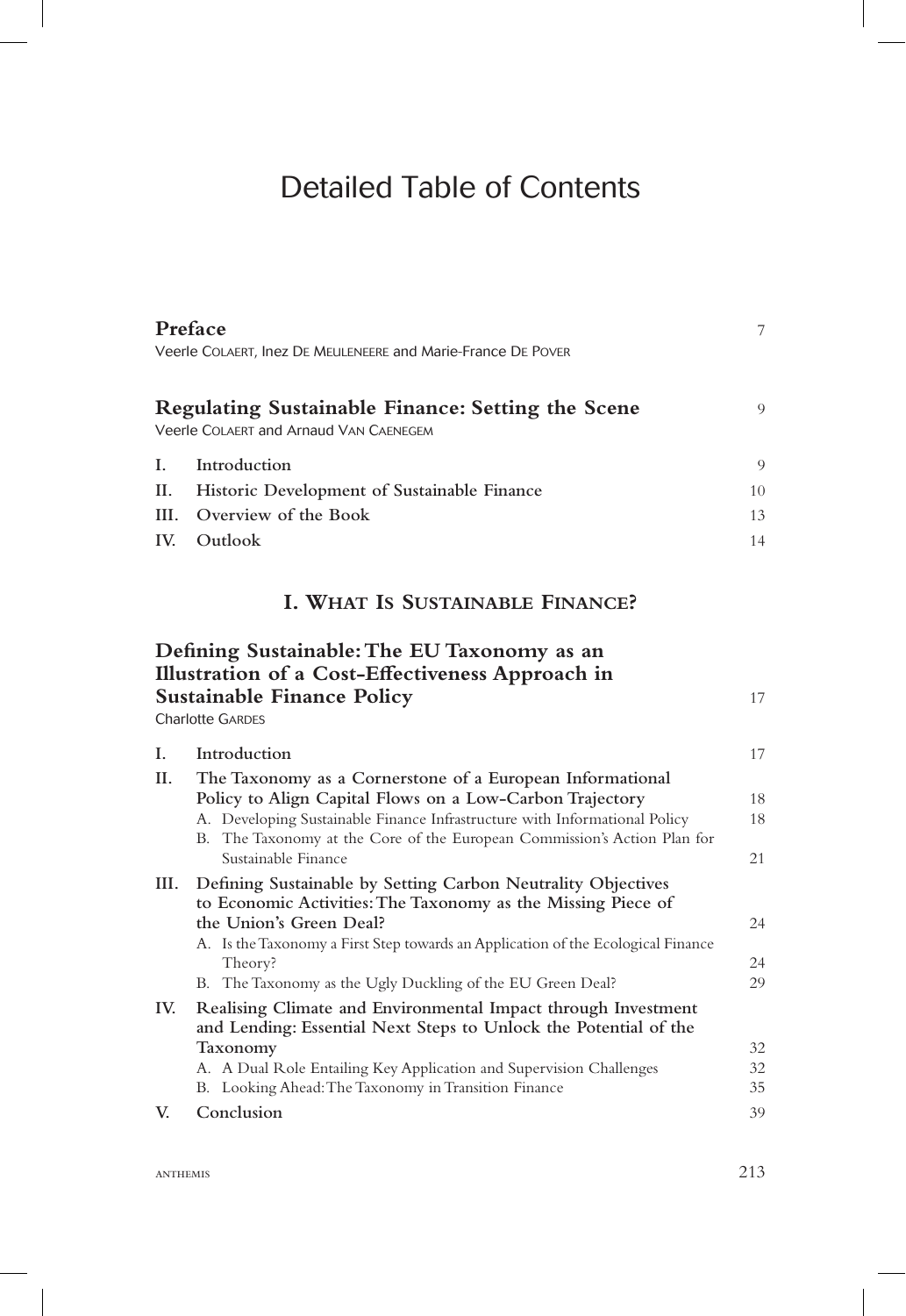| Defining Sustainable Financial Products: Sustainability |                                                                 |          |
|---------------------------------------------------------|-----------------------------------------------------------------|----------|
|                                                         | Labels in the Context of EU Legislation                         | 41       |
| Tom VAN DEN BERGHE and Louis EKLUND                     |                                                                 |          |
| Ι.                                                      | Introduction                                                    | 41       |
| П.                                                      | Sustainability Labels in Europe                                 | 42       |
|                                                         | A. Panorama                                                     | 42       |
|                                                         | B. Towards Sustainability Label                                 | 46       |
|                                                         | C. The EU Ecolabel                                              | 47       |
|                                                         | D. The Challenge of Data Availability                           | 48       |
| III.                                                    | Sustainable Financial Products in EU Legislation                | 48       |
|                                                         | A. The EU Sustainable Finance Disclosure Regulation (SFDR)      | 49       |
|                                                         | The EU Taxonomy Regulation<br>В.                                | 54       |
|                                                         | C. MiFID                                                        | 58       |
| IV.                                                     | Role of Sustainability Labels against an EU Sustainable Finance |          |
|                                                         | Legislation Background                                          | 60       |
|                                                         | A. Minimum Norm                                                 | 60       |
|                                                         | B. Practical information                                        | 61       |
|                                                         | C. Independent Verification and Supervision                     | 62       |
|                                                         | D. Scope<br>E. Market Standard                                  | 63<br>63 |
|                                                         | National vs. EU Label<br>E                                      | 63       |
| V.                                                      | Conclusion                                                      | 64       |
|                                                         |                                                                 |          |
|                                                         | <b>ESG-Related Bonds</b>                                        | 65       |
|                                                         | <b>David BALLEGEER</b>                                          |          |
| I.                                                      | Overview                                                        | 65       |
|                                                         | A. ESG Bonds in the Broader Framework                           | 65       |
|                                                         | B. Evolving Regulatory Landscape                                | 65       |
| П.                                                      | What Are ESG Bonds?                                             | 67       |
|                                                         | A. Same Risk as Plain-Vanilla Bonds                             | 67       |
|                                                         | B. Reasons for Issuing ESG Bonds                                | 68       |
|                                                         | C. Market and Types of ESG Bonds                                | 69       |
|                                                         | D. ESG Bonds vs. Sustainability-Linked Bonds                    | 70       |
| Ш.                                                      | The European Green Bonds Regulation (EuGB)                      | 71       |
|                                                         | A. What Is the EuGB?                                            | 71       |
|                                                         | B. Green Bond Framework (GBF)                                   | 72       |
|                                                         | C. Strategy and Alignment                                       | 73       |
|                                                         | D. Use of Proceeds                                              | 74       |
|                                                         | E. Reporting and Third-Party Vetting                            | 75       |
| IV.                                                     | Which Regulations Apply to ESG Bonds?                           | 75       |
|                                                         | A. Which Rules Apply to the Issuance of Bonds Generally?        | 75       |
|                                                         | B. What Is the Impact of the EU Sustainable Finance Package?    | 76       |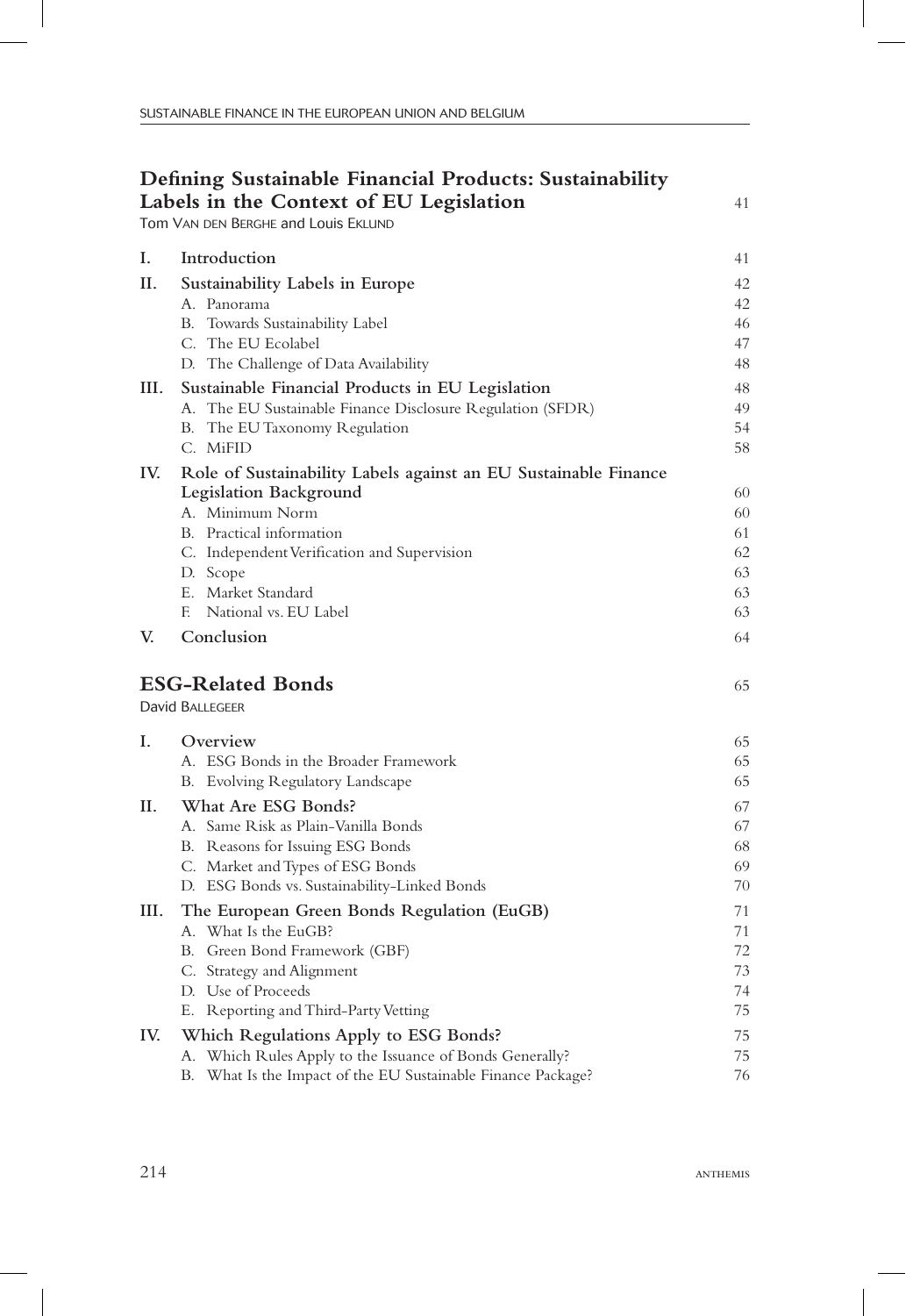| V.  | Sustainable Finance Action Plan and Green Deal – Legislative    |    |
|-----|-----------------------------------------------------------------|----|
|     | Background                                                      | 78 |
|     | A. Paris Agreement                                              | 78 |
|     | B. EU Green Deal                                                | 80 |
| VI. | Impact of Taxonomy on ESG Bonds                                 | 81 |
|     | A. What Is Taxonomy and Why Does it Matter to ESG Bonds?        | 81 |
|     | B. Consistent, Reliable and Comparable Data                     | 82 |
|     | VII. ESG Bond Disclosure and Corporate Sustainability Reporting | 84 |
|     | A. Disclosure                                                   | 84 |
|     | B. Non-Financial Reporting Directive (NFRD)                     | 85 |
|     | C. Corporate Sustainability Reporting Directive (CSRD)          | 86 |
|     | D. Third-Party Verification                                     | 87 |
|     | VIII. Conclusion                                                | 87 |

## **II. Sustainable Finance Obligations for Corporations**

| <b>Sustainable Governance: A Key Dimension to Future</b><br>Prosperity<br>Anne Sophie PIJCKE |                                                                                                        | 91  |
|----------------------------------------------------------------------------------------------|--------------------------------------------------------------------------------------------------------|-----|
| L.                                                                                           | <b>General Context</b>                                                                                 | 91  |
| П.                                                                                           | Necessity for Companies to Become More Sustainable                                                     | 93  |
|                                                                                              | A. Disclosure Obligations Related to Sustainability Aspects                                            | 94  |
|                                                                                              | B. Other Aspects to Be Considered                                                                      | 98  |
| III.                                                                                         | A Sustainable Corporate Governance                                                                     | 101 |
|                                                                                              | A. A Change of Paradigm?                                                                               | 101 |
|                                                                                              | B. Evolution in the Belgian Corporate Governance Code                                                  | 102 |
|                                                                                              | C. Evolution in the BCCA                                                                               | 104 |
|                                                                                              | D. Evolution at European Level                                                                         | 104 |
|                                                                                              | E. Evolution of the Legislation in Different European Countries                                        | 110 |
|                                                                                              | <b>Belgian Projects</b><br>F.                                                                          | 112 |
| IV.                                                                                          | Conclusion                                                                                             | 113 |
|                                                                                              | <b>Non-Financial Reporting and Proxy Advisers</b><br>Ilse LAMPAERT and Filip FERRANTE                  | 115 |
| L                                                                                            | Background on Non-Financial Reporting and the Current EU NFRD                                          | 115 |
| II.                                                                                          | From NFRD to CSRD: Much More Than Only Semantic Changes,<br>and Only Part of the Bigger European Story | 116 |
| III.                                                                                         | Impact on Financial Institutions                                                                       | 120 |
| IV.                                                                                          | Implementation Is a Challenge                                                                          | 121 |
| V.                                                                                           | Outside-in View: Through the Eyes of Investors and Proxy Advisors                                      | 124 |
| VI.                                                                                          | Conclusion                                                                                             | 126 |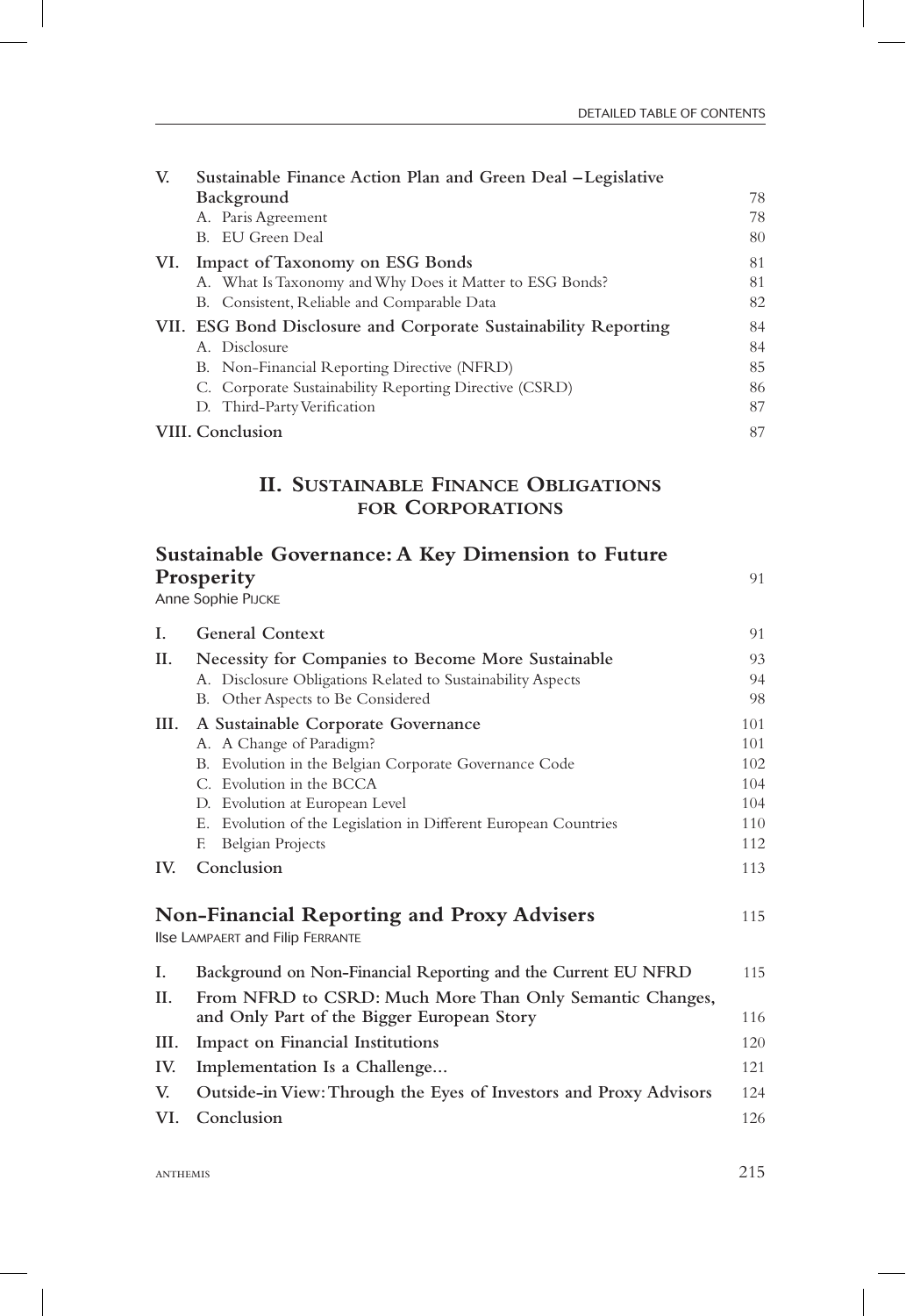## **III. Sustainable Finance in Prudential Regulation and Supervision**

|    | Integrating the Sustainability Perspective into Prudential<br><b>Supervisory Requirements for the Financial Sector</b> | 129 |
|----|------------------------------------------------------------------------------------------------------------------------|-----|
|    | <b>Brenda VAN TENDELOO</b>                                                                                             |     |
| L. | <b>ESG Risks as Financial Risks</b>                                                                                    | 129 |
| П. | Supervisory and Regulatory Initiatives Regarding ESG Risks                                                             | 130 |
|    | A. International                                                                                                       | 130 |
|    | B. Europe                                                                                                              | 132 |
|    | C. Belgium                                                                                                             | 141 |

## **IV. Sustainable Finance in Investor Protection Regulation and Supervision**

|     | <b>Regulating Sustainability Communications</b><br>in the Financial Services Sector: The Sustainable Finance |     |
|-----|--------------------------------------------------------------------------------------------------------------|-----|
|     | <b>Disclosure Regulation</b>                                                                                 | 145 |
|     | Arnaud VAN CAENEGEM and Tanguy VAN DE WERVE                                                                  |     |
| L.  | Introduction                                                                                                 | 145 |
| II. | Objectives                                                                                                   | 146 |
|     | III. Regulatory Setup                                                                                        | 147 |
| IV. | Scope                                                                                                        | 149 |
| V.  | <b>Sustainability Risks</b>                                                                                  | 149 |
| VI. | <b>Principle Adverse Sustainability Impacts</b>                                                              | 151 |
|     | VII. Sustainable Financial Products                                                                          | 153 |
|     | VIII. Challenges and Adherence to Twin Objectives                                                            | 159 |
|     | IX. Conclusion                                                                                               | 162 |
|     | Integrating Sustainable Finance into the MiFID II and                                                        |     |
|     | <b>IDD Investor Protection Frameworks</b>                                                                    | 163 |
|     | Veerle COLAERT, with contributions from Michaël VAN DEN SPIEGEL                                              |     |
| L   | Introduction                                                                                                 | 163 |
| II. | Role of the Investment Product Distributor                                                                   | 164 |
|     | III. Main Changes to the MiFID and IDD Frameworks                                                            | 167 |
|     | A. Definitions                                                                                               | 168 |
|     | <b>B.</b> Suitability Assessment                                                                             | 170 |
|     | C. Product Governance                                                                                        | 178 |